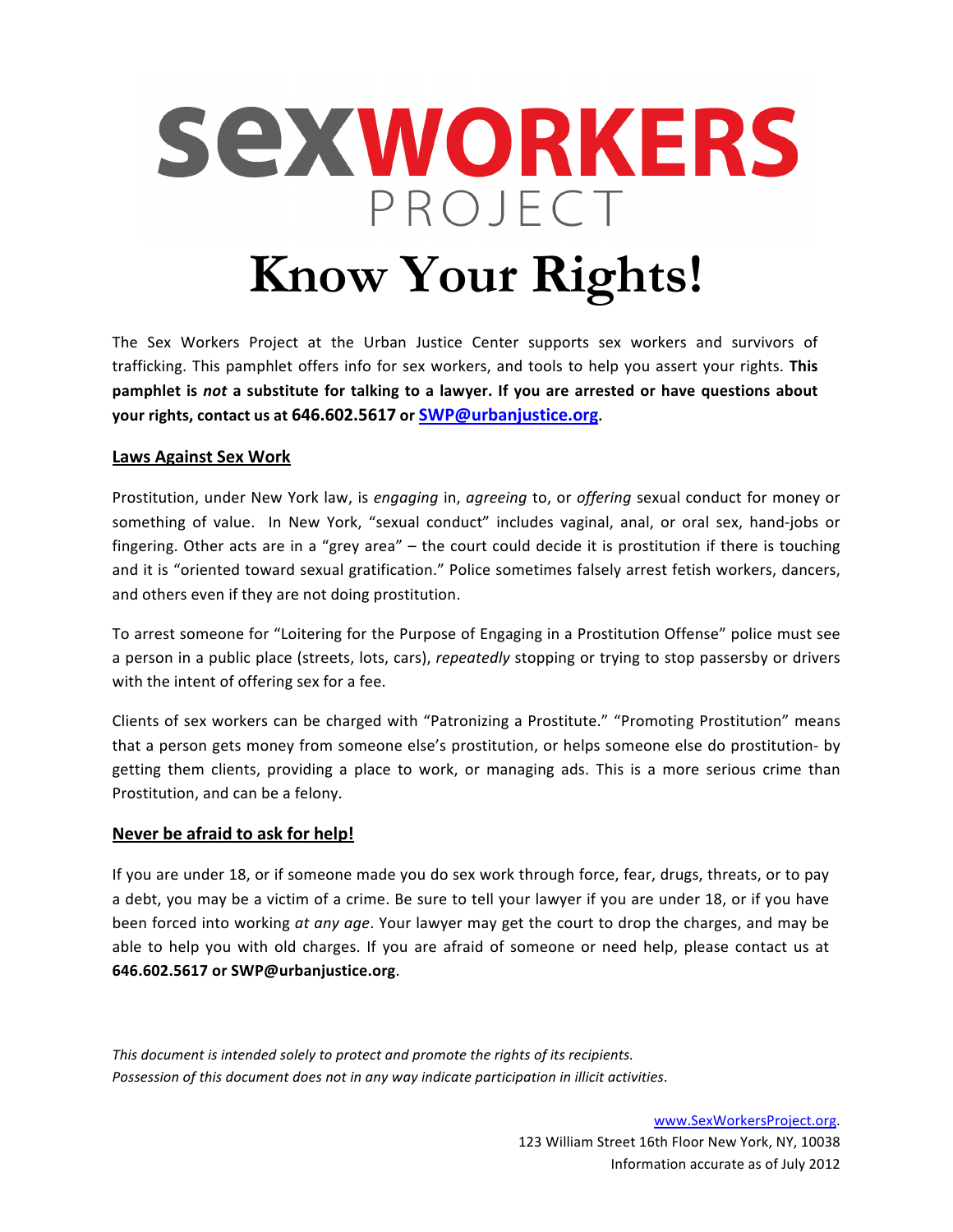# **What happens after arrest?**

If you are arrested, you will be brought to a police station, fingerprinted, and maybe held overnight. Then you will be brought to the court holding cell, where you will briefly meet with a lawyer and wait for your turn before the judge. This is called an "arraignment." Ask for a translator if you need one.

If it is your first time being arrested  $-$  the District Attorney may drop the charges, offer you an Adjournment in Contemplation of Dismissal (ACD), or offer a plea to a lower offense (usually Disorderly Conduct). An ACD means that the case will be dropped if you don't get arrested again for a set amount of time (usually 6 months).

If it is not your first time, the District Attorney may want you to plead guilty to Prostitution or Loitering for the Purposes of Engaging in a Prostitution Offense, or may still offer a plea to a lower offense. You have a right to plead not guilty. Ask your lawyer about the risks and benefits of this.

If you plead guilty, you will be given a sentence: either a fine, jail or a "conditional discharge" – meaning you are released but you have to do community service or attend a program. Prostitution is a B misdemeanor – you can be sentenced to up to 3 months of jail. Loitering for the Purposes of Engaging in a Prostitution Offense is a violation the first time – you can be sentenced to up to 15 days of jail. After that it is a B misdemeanor. Most courts in NYC give conditional discharges, but sometimes people are still given jail.

# **Know Your Rights**

No matter your age, gender, immigration status, or whether you are committing a crime, US law says you certain rights that can't be violated.

- You have the right to be free of illegal searches and arrests.
- You have the right to remain silent and not answer questions from the police.
- You have the right to have a lawyer.

There are ways to stand up for those rights! Sadly, police may not always respect your rights. Always do what feels safest if you are afraid of violence by police.

If a cop approaches you on the street you don't have to answer questions. Say:

## Am I free to go?

If they say yes, then go! If they say no, then ask:

#### **Am I being detained?**

If they say no, then leave!

If they say yes, you can ask why. Don't argue, but try to remember their badge number, what they look like, and anything they say and do.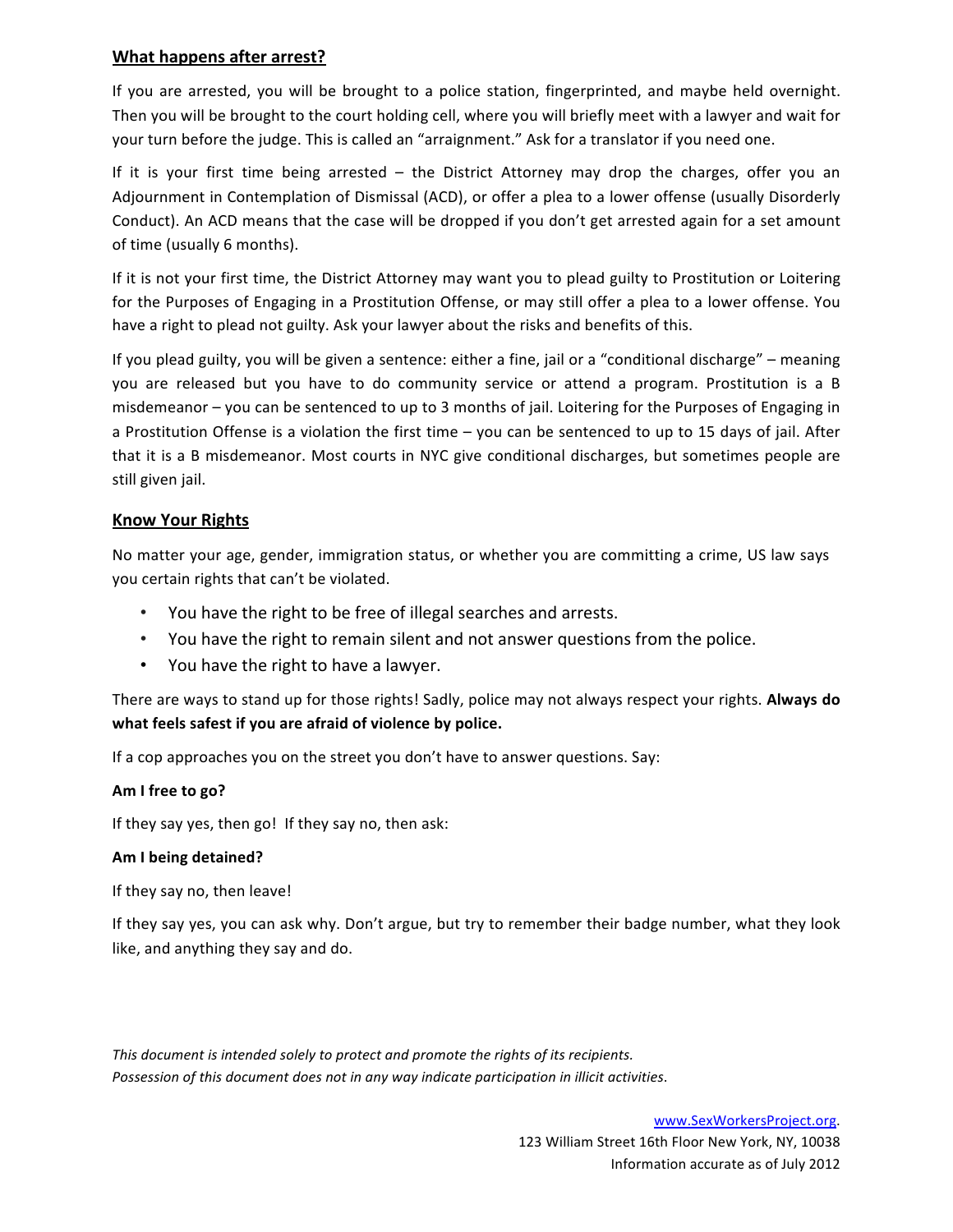If you are detained, an officer can question you, ask for ID, or pat you down outside of your clothes to check for weapons. They *can't* go into your pockets or bags without asking permission, or search you to try to identify your sex.

You have a right to be free from unreasonable searches! If a cop tries to search you, say out loud:

#### **I** do not consent to this search.

This does not give them an excuse to arrest you. They might arrest you anyway. If they do arrest you they can search you without asking permission.

Never resist or fight back if you are being arrested, say:

#### **I** am not resisting, officer.

You can also be arrested by an undercover cop. It is hard to tell when someone is an undercover cop, because they are not in uniform, and they can drink, do drugs, touch, be touched, lie, and pretend not to be a police officer. If an undercover cop does something you think might be against their rules, remember and tell your lawyer.

If you are arrested, they may not say "You are under arrest," or read you your rights. Say:

## **I** am going to remain silent, and I want to speak to a lawyer.

Do not say or sign anything without your lawyer there! Police are trained to lie in order to get info, and they can put snitches in the cell with you. Anything you say to anyone except your lawyer, doctor or therapist can be used against you, even if you are innocent.

If you need medical help ASK FOR IT, even if they say it will take longer to get out.

Police sometimes take condoms away from sex workers. Police are not allowed to arrest you only because you have condoms. It is **not** a crime to carry condoms!

Don't let the police scare you - carry condoms if you need them to stay safe!

## **Immigrant's Rights**

If you're a non-citizen, you need to follow some extra advice to protect yourself and stay in the U.S.

In NYC, if you get arrested for any reason, the police may send your fingerprints to Immigration. If Immigration thinks you are deportable, it may ask the jail to issue a "detainer" on you, to send you to Immigration after your case is over.

If you are asked about your status by police or anyone in the jail, say "I would like to remain silent." **Don't** give false documents or claim you are a citizen.

Do tell your lawyer about your status, but no one else. Do not sign anything without your lawyer there!

If bail is set on your case in court, ask your attorney if an immigration detainer has been issued already, if there is no detainer, try to have someone there to pay right away before you are sent to Rikers, so that Immigration does not have a chance to put a detainer on you.